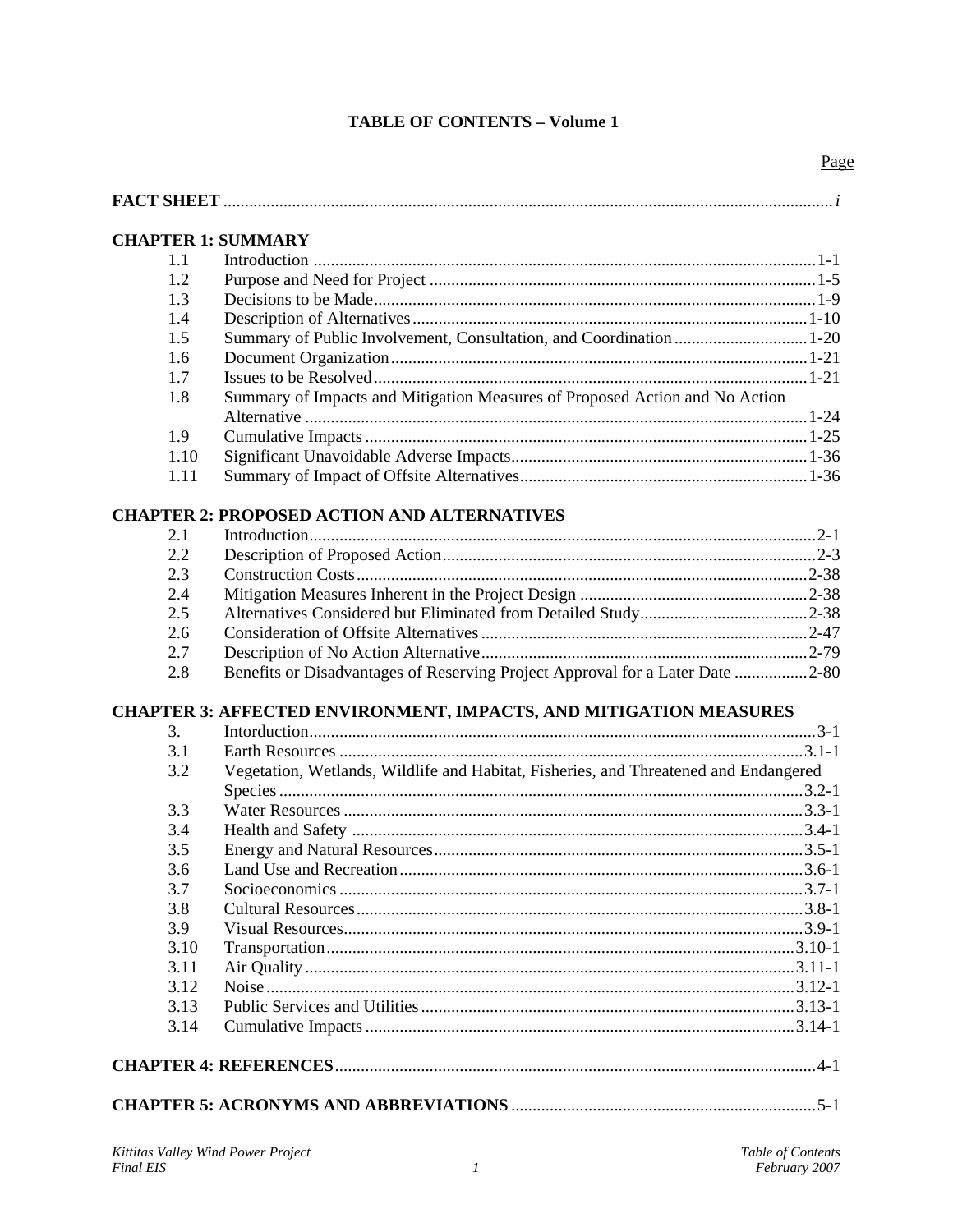# **TABLE OF CONTENTS** (cont.)

#### **List of Tables**

| Table 1 - 1:   |                                                                               |
|----------------|-------------------------------------------------------------------------------|
| Table 1 - 2:   |                                                                               |
| Table 1 - 3:   |                                                                               |
| Table 1 - 4:   |                                                                               |
| Table 1 - 5:   |                                                                               |
| Table 2 - 1:   | Permanent Disturbance Footprint for Range of Proposed Turbines2-9             |
| Table 2 - 2:   | Temporary Disturbance Footprint for Range of Proposed Turbines  2-10          |
| Table 2 - 3:   |                                                                               |
| Table 2 - 4:   | Wind Turbine Features, Kittitas Valley Wind Power Project2-13                 |
| Table 2 - 5:   | Estimated Type, Number and Duration of Project Construction Equipment  2-26   |
| Table 2 - 6:   |                                                                               |
| Table 2 - 7:   | Construction Labor Force Mix (Approximate Number of Personnel)2-34            |
| Table 2 - 8:   | Construction Labor Resource Loading (Approximate Number of Personnel)2-35     |
| Table 2 - 9:   |                                                                               |
| Table 2 - 10:  |                                                                               |
| Table 2 - 11:  | Potential Annual Requirements of Energy Generation for a 60-Average Megawatt  |
|                | Natural-Gas-Fired Combined-Cycle Combustion Turbine 2-79                      |
| Table 3.1- 1:  | Summary of Potential Earth Resource Requirements and Potential Impacts of the |
|                |                                                                               |
| Table 3.1- 2:  | Estimated Cut and Fill Requirements for Proposed Turbines                     |
|                |                                                                               |
| Table 3.1 - 3: | Estimated Gravel/Fill Import Quantities for Proposed Turbines                 |
|                |                                                                               |
| Table 3.1 - 4: | Estimated Quantities for Rock Export or Onsite Crushing for Proposed Turbines |
|                |                                                                               |
| Table 3.2 - 1: | Summary of Habitats Associated with the Proposed Turbine Strings3.2-7         |
| Table 3.2-2:   | <b>Characteristics of Potential Stream Channel Crossings</b>                  |
|                |                                                                               |
| Table 3.2- 3:  | Federal and State Protected Wildlife Species Identified by Federal and State  |
|                | Agencies as Potentially Occurring near or within the Project Area  3.2-28     |
| Table 3.2- 4:  | Potential Occurrence of Federal and State Protected Wildlife and Fish Species |
|                |                                                                               |
| Table 3.2 - 5: | Summary of Potential Construction Impacts of the Proposed Action: Vegetation, |
|                |                                                                               |
| Table 3.2 - 6: |                                                                               |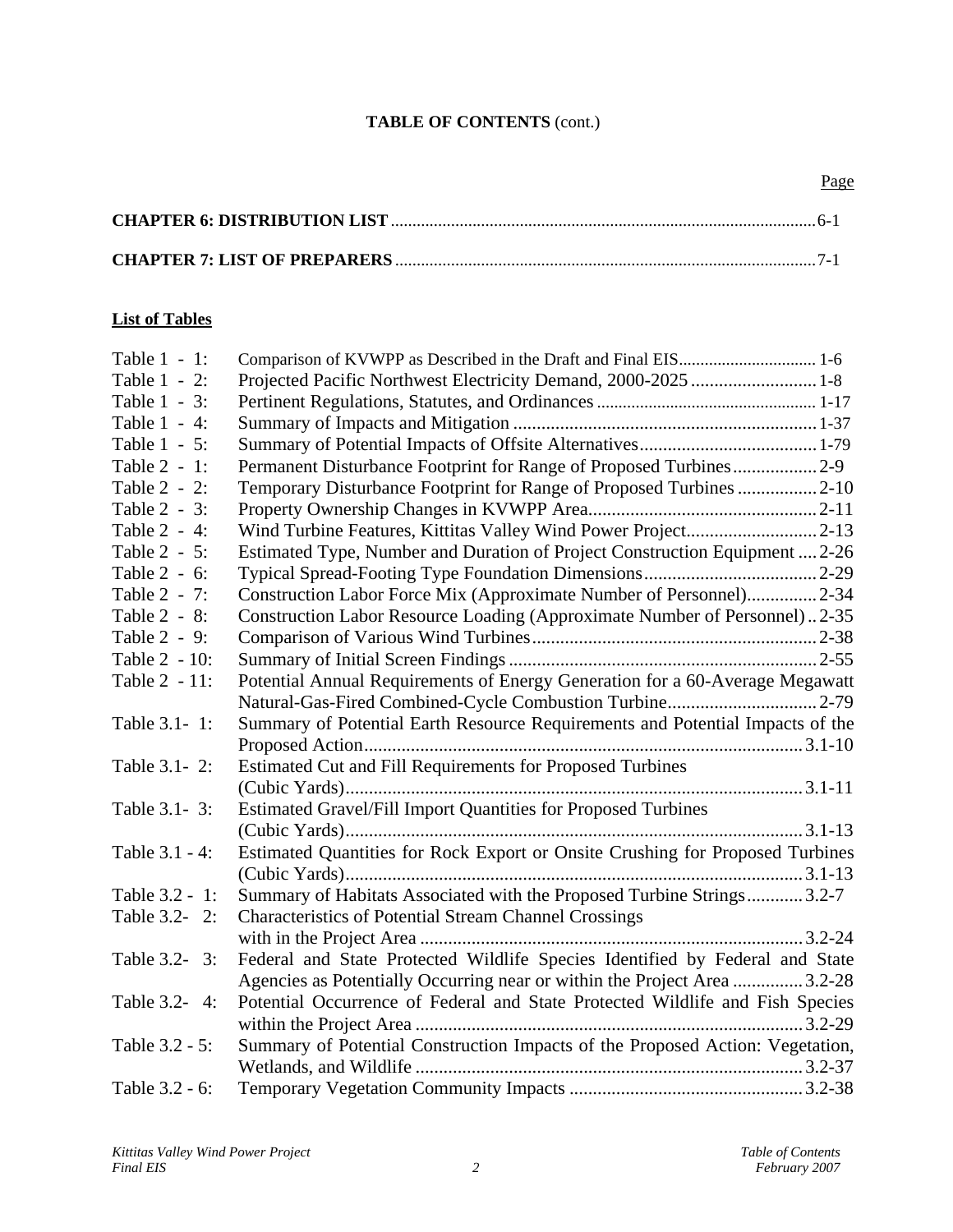| Table 3.2-7:   |                                                                                      |  |
|----------------|--------------------------------------------------------------------------------------|--|
| Table 3.2-8:   | Potential Stream Channel Crossings with in the Project Area3.2-43                    |  |
| Table 3.2-9:   |                                                                                      |  |
| Table 3.2-10:  | Summary of Potential Operations and Maintenance and Decommissioning                  |  |
|                | Impacts of the Proposed Action: Vegetation, Wetlands, and Wildlife3.2-47             |  |
| Table 3.2-11:  | Summary of Projected Annual Mortality of Raptor, Passerine, and Bat Species          |  |
|                | Associated with Turbine and Meteorological Tower Collisions  3.2-51                  |  |
| Table 3.2-12:  | Summary of Fatalities at Operating Wind Power Projects in the United States of       |  |
|                | Federal and State Protected Bird Species Observed during 2002 Project Area           |  |
|                |                                                                                      |  |
| Table 3.2-13:  | Proposed Mitigation Ratios and Replacement Areas of Habitat (Acres)  3.2-67          |  |
| Table 3.3-1:   | Summary of Potential Water Resources Use and Potential Impacts of the                |  |
|                |                                                                                      |  |
| Table 3.4 - 1: | Summary of Potential Health and Safety Risks of the Proposed Action 3.4-3            |  |
| Table 3.4 - 2: | Kittitas Valley Wind Power Project Wind Turbine Shadow-Flicker Analysis for          |  |
|                |                                                                                      |  |
| Table 3.4 - 3: |                                                                                      |  |
| Table 3.5 - 1: | Projected Pacific Northwest Electricity Demand, 2000-2025 3.5-2                      |  |
| Table 3.5 - 2: | Generation Projects Proposed in Washington 2003-2006 3.5-4                           |  |
| Table 3.5 - 3: |                                                                                      |  |
| Table 3.5 - 4: | Washington Generation Facilities Currently Under Construction3.5-5                   |  |
| Table 3.5 - 5: | Summary of Potential Energy and Natural Resources Requirements of the                |  |
|                |                                                                                      |  |
| Table 3.6 - 1: | Parks, Recreational Facilities, and Activities within 25 Miles of the Project. 3.6-7 |  |
| Table 3.6 - 2: | Summary of Potential Land Use and Recreation Impacts of the                          |  |
|                |                                                                                      |  |
| Table 3.6 - 3: |                                                                                      |  |
| Table 3.7 - 1: |                                                                                      |  |
| Table 3.7 - 2: | Kittitas County Demographic Breakdown of Population by Race3.7-2                     |  |
| Table 3.7 - 3: |                                                                                      |  |
| Table 3.7 - 4: | Kittitas County and Washington State Employment by Industry, 2001  3.7-4             |  |
| Table 3.7 - 5: | Unemployment Rate Trends in Kittitas County and Washington State,                    |  |
|                |                                                                                      |  |
| Table 3.7- 6:  |                                                                                      |  |
| Table 3.7-7:   |                                                                                      |  |
|                | Kittitas County and Washington State Taxable Retail Sales,                           |  |
| Table 3.7- 8:  |                                                                                      |  |
| Table 3.7-9:   | Summary of Potential Socioeconomic Impacts of the Proposed Action  3.7-7             |  |
| Table 3.7-10:  |                                                                                      |  |
|                | Summary of Direct, Indirect, and Induced Employment and Income Impacts               |  |
|                | during Project Construction (2006\$) for 65-Turbine Project 3.7-14                   |  |
| Table 3.7-11:  | Operations and Maintenance Labor Force (Number of Personnel)3.7-15                   |  |
| Table 3.7-12:  | Annual Employment and Income Impacts in Kittitas County during Operations            |  |
|                |                                                                                      |  |
| Table 3.7-13:  | Allocation of Added Annual Property Tax Revenue in Kittitas County for               |  |
|                |                                                                                      |  |
| Table 3.8-1:   |                                                                                      |  |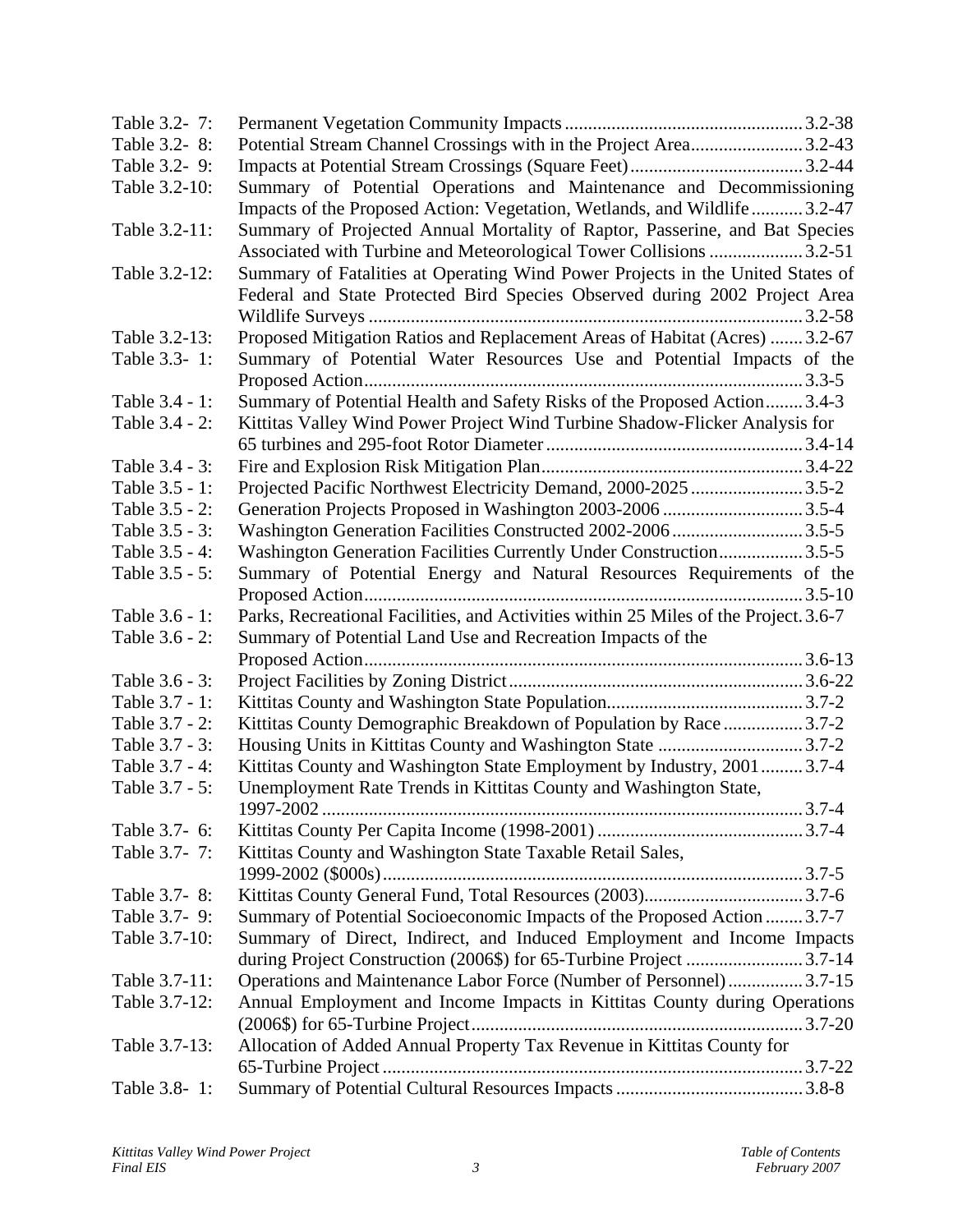| Table 3.9- 1:   |                                                                                       |  |
|-----------------|---------------------------------------------------------------------------------------|--|
| Table 3.9-2:    | Summary of Existing Scenic Quality Assessment and                                     |  |
|                 |                                                                                       |  |
| Table 3.10-1:   | Average Daily Traffic Volumes and Estimated Percentage of Trucks 3.10-5               |  |
| Table 3.10-2:   |                                                                                       |  |
| Table 3.10-3:   |                                                                                       |  |
| Table 3.10-4:   | Summary of Potential Transportation Impacts of the Proposed Action  3.10-11           |  |
| Table 3.10-5:   |                                                                                       |  |
| Table 3.10-6:   | Total PM Peak Hour and LOS Construction Impacts                                       |  |
|                 |                                                                                       |  |
| Table 3.10-7:   | Existing and Future Daily Peak-Hour Traffic Volumes and LOS with and without          |  |
|                 |                                                                                       |  |
| Table 3.10-8:   | Existing, Future Daily, and Peak-Hour Traffic Volumes and                             |  |
|                 |                                                                                       |  |
| Table 3.11-1:   | Summary of Potential Air Quality Impacts of the Proposed Action 3.11-6                |  |
| Table 3.11-2:   | Typical CO <sub>2</sub> Emission Factors for Electrical Generating Stations 3.11-10   |  |
| Table 3.12-1:   |                                                                                       |  |
| Table 3.12-2:   | Sound Pressure Levels of Representative Sounds and Noises3.12-3                       |  |
| Table 3.12-3:   | Summary of Potential Noise Impacts of the Proposed Action 3.12-8                      |  |
| Table 3.12-4:   | Noise Levels from Common Construction Equipment3.12-9                                 |  |
| Table 3.12 - 5: |                                                                                       |  |
| Table 3.13-1:   | School District Student Population in the KVWPP Area,                                 |  |
|                 |                                                                                       |  |
| Table 3.13-2:   | Summary of Potential Construction Impacts of the Proposed Action: Public              |  |
|                 |                                                                                       |  |
| Table 3.13-3:   | Summary of Potential Operations and Maintenance, and Decommissioning                  |  |
|                 |                                                                                       |  |
| Table 3.14-1:   | Summary of Proposed Wind Power Project Features in Kittitas County  3.14-3            |  |
| Table 3.14-2:   | Cumulative Income Impacts Generated By Construction Employment in Kittitas            |  |
|                 | County (2002\$) for Kittitas Valley and Desert Claim Project3.14-20                   |  |
| Table 3.14-3:   | Annual Cumulative Income Impacts in Kittitas County During Operations                 |  |
|                 | (2002\$) for Kittitas Valley and Desert Claim Projects3.14-20                         |  |
|                 | Table 3.14-4: Cumulative Potential Property Tax Revenues in Kittitas County with Wind |  |
|                 |                                                                                       |  |
| Table 3.14 - 5: | Existing and Future Daily and Peak-Hour Traffic Volumes and LOS without               |  |
|                 |                                                                                       |  |
| Table 3.14-6:   | Total PM Peak Hour and LOS for Combined Construction Impacts on the                   |  |
|                 |                                                                                       |  |

## **List of Figures\***

\*\* Denotes that figures are new, revised or deleted from the Draft EIS.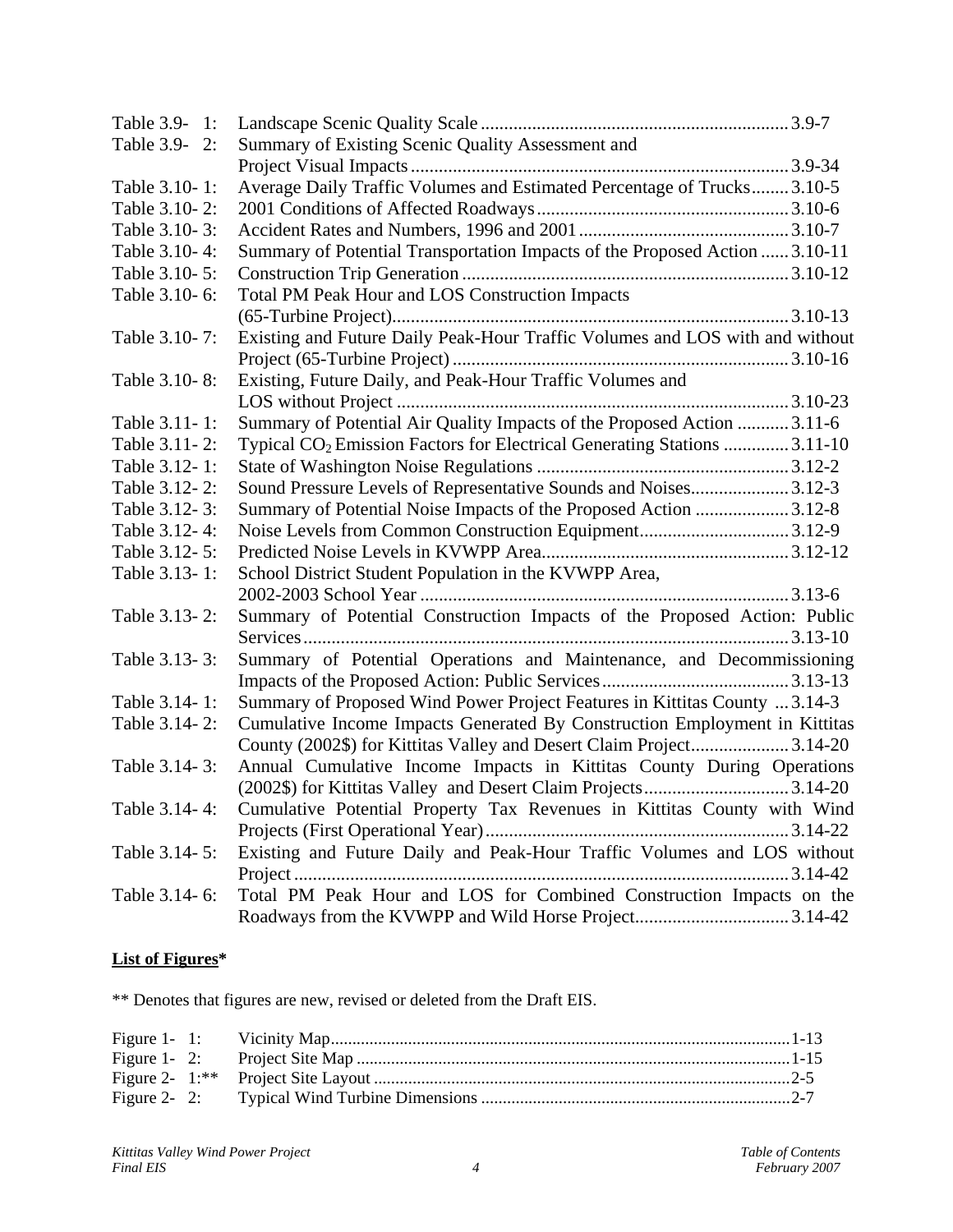| Figure 2- $3:$    |                                                                            |  |
|-------------------|----------------------------------------------------------------------------|--|
| Figure 2- $4:***$ |                                                                            |  |
| Figure 2- $5:$    |                                                                            |  |
| Figure 2- $6:$    |                                                                            |  |
| Figure 2- $7:$    |                                                                            |  |
| Figure 2- $8:***$ |                                                                            |  |
| Figure 2- $9:***$ |                                                                            |  |
| Figure 2- 10:**   |                                                                            |  |
| Figure 2- 11:**   |                                                                            |  |
| Figure 2- 12:**   |                                                                            |  |
| Figure 2- 13:**   |                                                                            |  |
| Figure 2- 14:**   |                                                                            |  |
| Figure 2- 15:**   |                                                                            |  |
| Figure 2- 16:**   |                                                                            |  |
| Figure 2- 17:**   | Wild Horse Wind Power Project Proposed                                     |  |
|                   |                                                                            |  |
| Figure 2- 18:**   |                                                                            |  |
| Figure $3.1-1$ :  |                                                                            |  |
| Figure $3.1-2$ :  |                                                                            |  |
| Figure 3.2-1:     |                                                                            |  |
| Figure 3.2-2:**   |                                                                            |  |
|                   |                                                                            |  |
| Figure $3.2-3$ :  |                                                                            |  |
| Figure 3.2-4:**   |                                                                            |  |
| Figure 3.2-5:**   |                                                                            |  |
| Figure 3.4-1:**   |                                                                            |  |
| Figure $3.4-2$ :  |                                                                            |  |
| Figure 3.6-1:     |                                                                            |  |
| Figure $3.6-2$ :  |                                                                            |  |
| Figure 3.6-3:     |                                                                            |  |
| Figure 3.7-1:     |                                                                            |  |
| Figure $3.9-1$ :  |                                                                            |  |
| Figure 3.9-2:     |                                                                            |  |
| Figure 3.9-3:     |                                                                            |  |
| Figure 3.9-4:     |                                                                            |  |
| Figure $3.9-5$ :  |                                                                            |  |
| Figure 3.9-6:     |                                                                            |  |
| Figure 3.9-7:     |                                                                            |  |
| Figure 3.9-8:     | Viewpoint 6: SR 10 Corridor Between Morrison Canyon and Swauk Creek 3.9-20 |  |
| Figure 3.9-9:     |                                                                            |  |
| Figure 3.9-10:    |                                                                            |  |
| Figure 3.9-11:    |                                                                            |  |
| Figure 3.9-12:    |                                                                            |  |
| Figure 3.9-13:    |                                                                            |  |
| Figure 3.9-14:**  |                                                                            |  |
| Figure 3.9-15:**  |                                                                            |  |
| Figure 3.9-16:**  | Comparison of a Hypothetical Simulated View with Neutral Grey and          |  |
|                   |                                                                            |  |
| Figure 3.9-17:**  |                                                                            |  |
| Figure 3.9-18:**  | Viewpoint 2: Simulated View, Gray Turbines, Lower End Scenario Deleted     |  |
| Figure 3.9-19:**  | Viewpoint 2: Simulated View, Gray Turbines, Middle ScenarioDeleted         |  |
| Figure 3.9-20:**  | Viewpoint 2: Simulated View, Gray Turbines, Upper End ScenarioDeleted      |  |